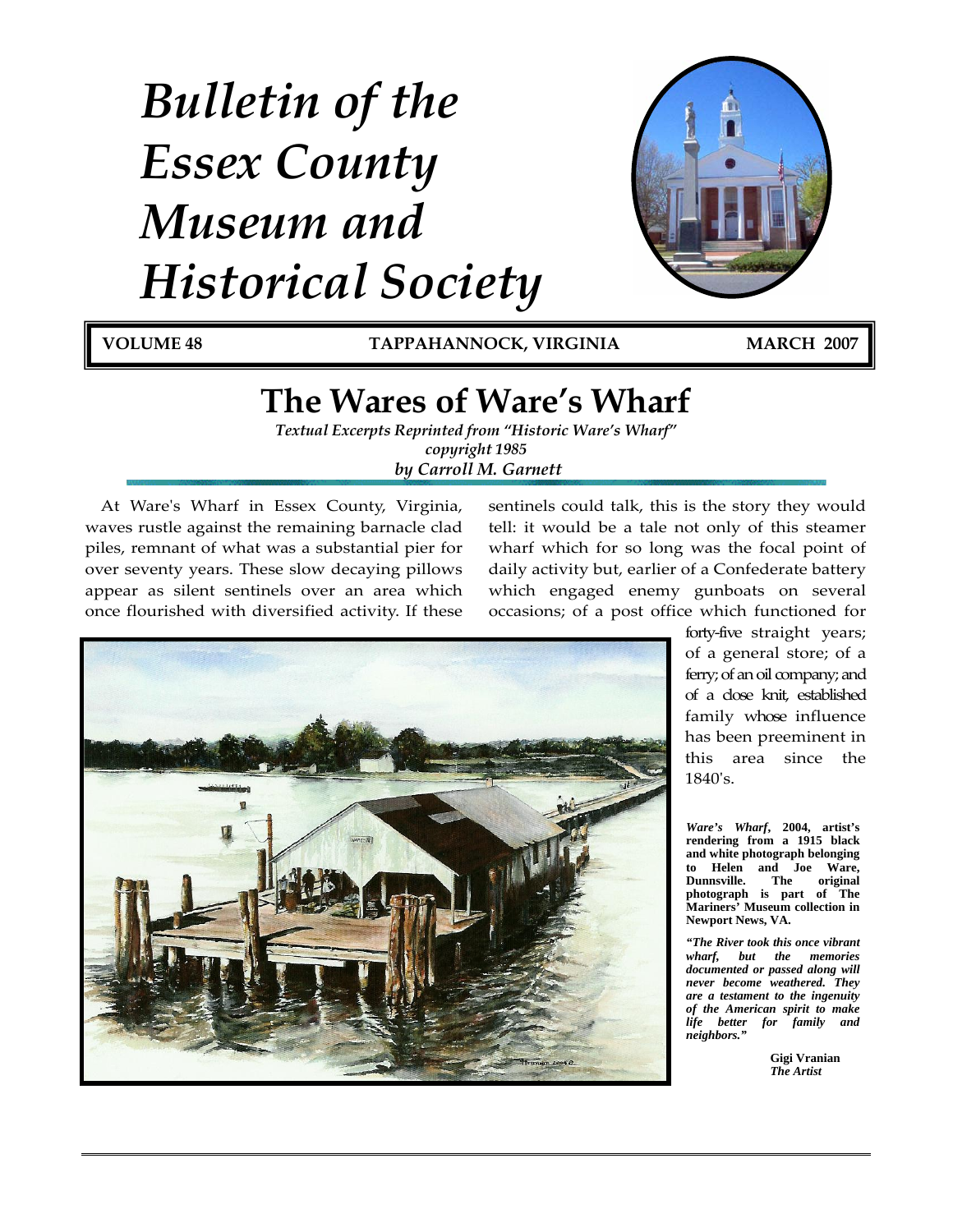Wareʹs Wharf is well named as virtually a colony of Wares evolved in this area since the 1830's. The "center piece" for the Wares of this location has been the historic home Bellevue (shelled during the Civil War), residence of Edward Macon Ware I and his wife Catherine Waring Ware. They were the parents of Robert Lowry Ware who had a daughter and eight sons, four of whom, Robert Lowry (Jr.), William Latane, Harry Hudnall, and John, made this area their home and their descendants continue to reside here today.

[During the shelling] *Bellevue*, as the target of [...] two gunboats sending forth their deadly projectiles, certainly was not a proper residence for an unhealthy person. Such was the case, however, with Edward Macon Ware who at the time was in bed critically ill. The roar of gun bursts, the whistling sound of shells in flight, and the resultant explosions as the target was hit, all must have amounted to an excruciating experience for this helpless man. One can only speculate but this action seemed to be at least a contributing factor to his death as he expired thirty five days later, on March 28, 1863. Only eight days earlier, he made an addendum to his will:

"Edward M. Ware, do make this codicil to my foregoing will which bears date the 16th day of March, 1863, as follows: In addition to the provision made in my said will for my son Robert L. Ware. I give him the sum of fifteen hundred dollars for the purpose of repairing the damage done by the soldiers to the land and houses at *Water View* and should he recover anything from the Confederate States on that account he must account for the amount so recovered to my estate."

Many unexploded cannon shells, fired during this bombardment, were later recovered and for many years lined the front walkway of this old home (building razed in 1962).

After the Civil War, Robert Lowry Ware of *Water View* was to play a dominant role in the Wareʹs Wharf area, so it is well to first look briefly into his participation in the war. When Virginia seceded and joined the Confederacy on April 17. 1861, there naturally arose a great surge of patriotism throughout the state. This fervor was even greater when the Confederate capitol was moved from Montgomery, Alabama to Richmond in late May, 1861 since the obvious was present‐Virginia would

be invaded by the enemy in force and all able bodied men would have to defend her. State pride carried over to even greater county pride as this geographical unit would be the device for raising volunteer troops, with these units of infantry and cavalry proudly being identified with the name of their county. The doctrine of defense of native state and constitutional liberty was foremost in the minds of citizens of Essex.

Therefore, Robert Lowry Ware, a farmer, 25 years of age on Monday, June 10, 1861, felt keenly his duty. Saddling his best horse at *Water View*, he rode the nine miles to Tappahannock to "join the cavalryʺ, an elite group among military units of the period. With 43 other citizens of Essex, he was mustered into the Essex Light Dragoons as a private, the oath being given by Major William N. Ward; his horse was evaluated at \$125, and the equipment for riding at \$44. The Essex Light Dragoons, under Captain Richard S. Cauthorn (a medical doctor), from June, 1861 to April, 1862, were assigned to assist in the defense of Fort Lowry and the company during this time was stationed either at the fort or nearby at Camp Byron in Dunnsville, which camp was on the property of Dr. Cauthorn. So, Private Ware, during this period, could count his blessings as he was close to home, family and relatives. After March, 1862, however, this would change as the Essex Light Dragoons (designated Company F) joined its parent regiment; the 9th Virginia Cavalry, and Ware remained with this unit until General Lee surrendered at Appomattox Court House. April 9, 1865.

During the Civil War, *Water View*, it will be recalled, was owned by Robert Lowry Ware. Before the war, he had married Anne Elizabeth Burwell Latane of Tappahannock. In 1863, while Robert was serving with the Essex Light Dragoons, a daughter, Kate, was born to the couple. The war now over, Robert Ware, a frustrated, defeated former soldier returned to *Water View* and his family. He had given almost four years of his life to "the lost cause". The entire South was in a severe economic and psychological depression which would continue for many years. Essex County was no exception; everything was scarce, food, clothes, jobs, practically all the necessities of life. Robert Ware returned to what was the best opportunity and to that which he was most familiar‐farming.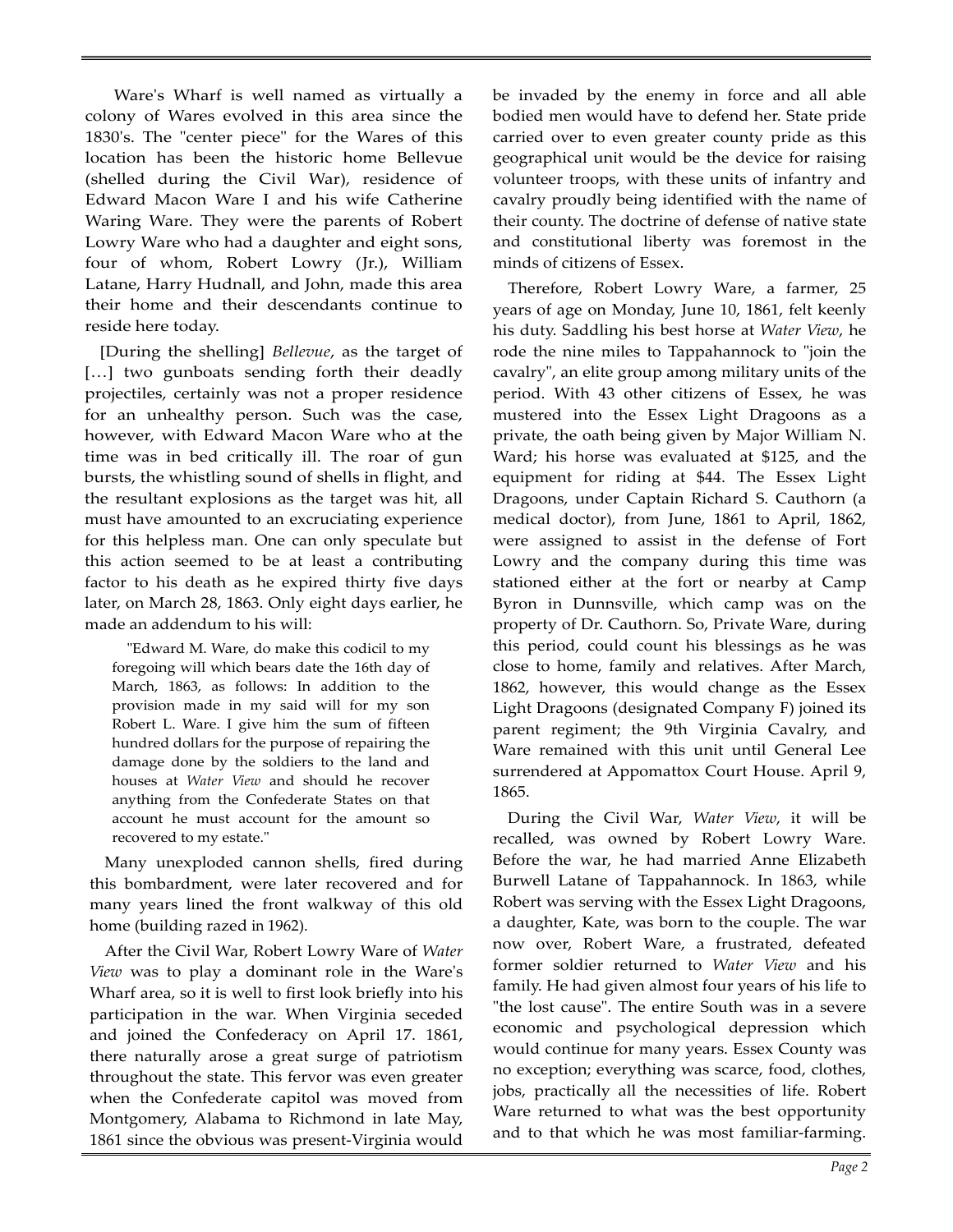His home place, *Water View*, containing 325 acres, still bore the scars from the construction work of Confederate forces in preparing "the lower battery" engaged Union gunboats.

It took a while but the influence of the Rappahannock, ever present in the lives of the Wares of Wareʹs Wharf, was again to come to the front and afford several opportunities for Robert. Steamer activity on the Rappahannock had long been the bright star in the lives of citizens residing in counties contiguous to the river. It represented the easiest and most enjoyable method of travel, the means for shipping and receiving freight, and in spots, postal service. A steamer wharf in the area of *Water View* would be an excellent business venture since a structure here would fit in nicely between wharves already situated at Tappahannock and Bowler's, both located about six miles on either side. Such steamer wharves, of course, had to be substantial in nature, long enough to provide a suitable channel for the ship to dock and strong enough to resist the continual elements. In some cases these wharves were constructed and maintained by the steamship companies; in others, by private individuals. From the following contract, however, it is clear Robert L. Ware built and then maintained the wharf situated in the vicinity of *Water View*, and named the structure appropriately, "Ware's":

ʺThis agreement or contract entered into this 28th day of April eighteen hundred and seventy four by the owner or owners of the wharf called Wareʹs and situated on the Rappahannock River between Lowryʹs Point and Muddy Gut of the State of Virginia, of the first part, and the owners of the Baltimore & Fredericksburg Line Steam Boats, now running on the Rappahannock River, of the State of Maryland, of the second part, hereby agrees and bind themselves that their two steamboats, shall on their regular trips up and down said river, stop at said wharf for the purpose of landing & receiving freight and passengers, as is now done at all regular landings by them and will continue so to do so for five years, if owners of the steamers find they can obtain sufficient business to justify themselves in so doing. And they further agree to pay to the party of the first part ten per cent on all the freight money carried on their steamers to said wharf or taken on board of their steamers from said wharf, and R.L. Ware the party of the first part hereby

agrees and binds himself to keep their wharf and warehouse in good repair and to give a good road and right of way from the said wharf to the public road for the patrons or customers of the steamers of the party of the second part; also agrees to have a man on the wharf whenever the steamers arc coming to the wharf to take their lines and fasten them to the posts and to receive the steamers freight and to give the clerks or the steamers an account of what is to be taken on board. The party of the first part hereby agree and binds themselves that no other steamer boat shall be allowed to run to said wharf or touch at it or take on board any freight or passengers from said wharf or land any freight or passengers on said wharf for the term of five years provided the steamers of the party of the second part continue to run to said wharf for that period. The party of the first part further agrees and bind themselves to have a clear and unobstructed wharf for the steamers to come to and that no obstruction shall be placed on the wharf or drive way to prevent its free and proper use by the employees of the party of the second part and their patrons and customers.ʺ S*/* Robt. L. Ware, S/ H.W. Corney Agt. Witness‐W.T. Tomlinson.

Through this contract Robert became "wharf agent" and his duties were numerous: he, or a suitable substitute, had to meet all steamers at the pier head to handle lines in connection with docking; he had to manifest all incoming and outgoing cargo and, on instructions of the sender, tag the outgoing to a particular commission merchant in Baltimore; he had to assist passengers, especially ladies and children, when boarding or leaving the vessel; and during each work day, he had to be available in the vicinity of the wharf to meet persons who desired to leave produce or other items for shipment.

The erection of the wharf at *Water View* considerably changed the facade of the area. Now, there was a surge of daily activity in the form of vehicles‐wagons, buggies, ox carts, road carts, carriages ‐ as well as other forms of transportation such as saddled horses and mules - all converging on Wareʹs Wharf. Unpaved roads, which in many instances were impassable, and the lack of rail service for the area, now made the availability of the steamer very attractive indeed.

The U.S. Postal System, ever mindful of community needs, saw this change in the Wareʹs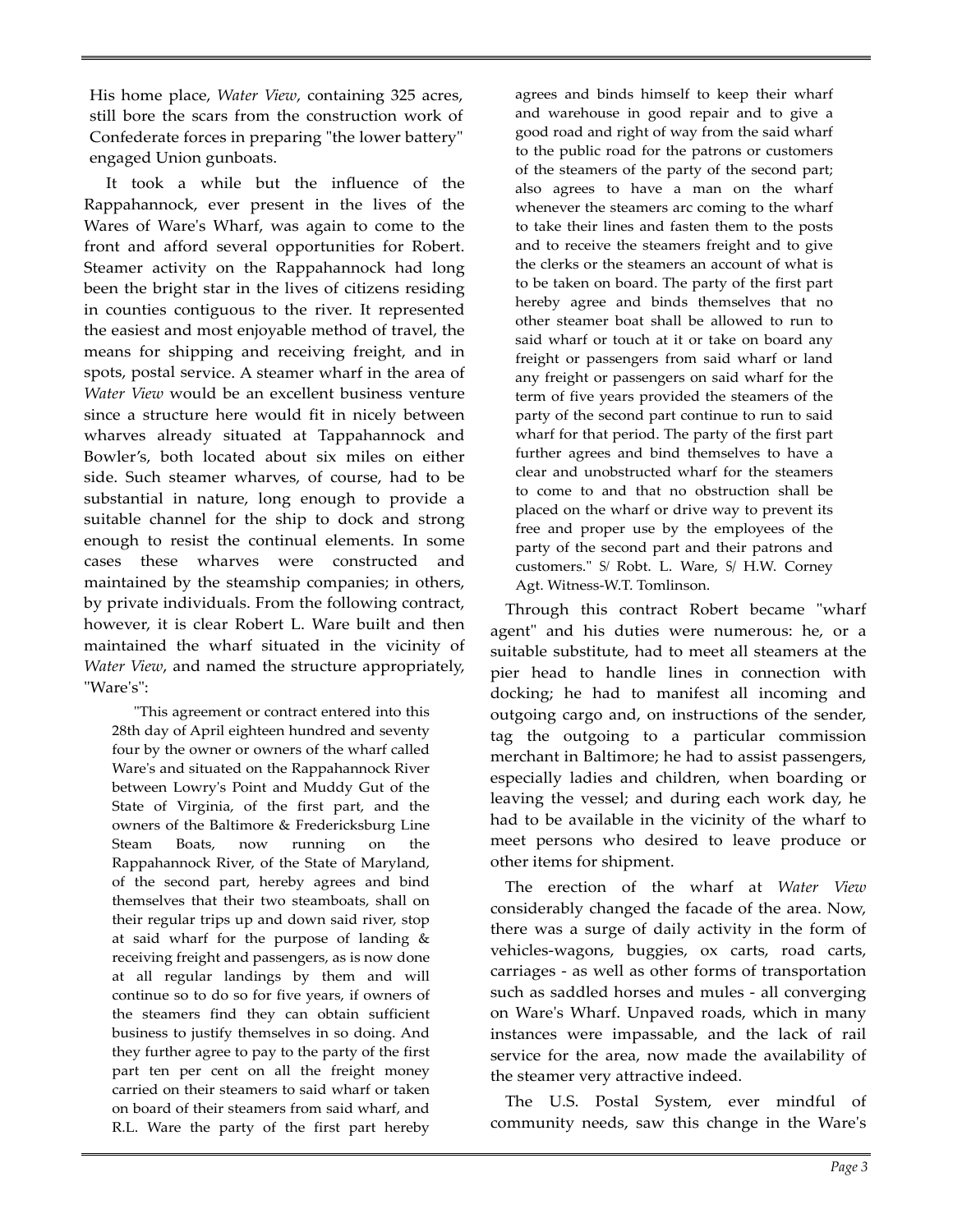Wharf area and apparently in late 1873 or early 1874 conducted a survey to determine if a post office could be justified. The results are obvious since both the National Archives and U.S. Postal Service in Washington agree the post office at Wareʹs Wharf was established on February 16, 1874 with Robert L. Ware being appointed the postmaster. He made his residence, *Water View*, the post office to conduct postal business: mail sent to and from this office was handled by steamer. There is a possibility there was a postal carrier, acting as an independent contractor, who served between Dunnsville and Wareʹs Wharf.

As both postmaster and wharf agent, Robert Ware had to juggle his assignments somewhat. Since his services during the day were needed at the pier for substantial periods, his wife, whom Robert called "Nannie", would handle the office in his absence. The post office being located in a private residence, there were no business hours established as such, and patrons could have postal matters handled there any hour during the day and, within reason, into the evening.

After the Wareʹs Wharf post office was opened, people at nearby Dunnsville, which long had a post office of its own, soon recognized they could receive their mail quicker by having their correspondence directed to them at Wareʹs; the speed of steamer delivered mail made the difference.

Robert Lowry Ware died suddenly at his home, *Water View*, on July 3, 1906; he was 70 years of age. He had been a successful farmer; the postmaster at Ware's Wharf from the inception of this office to his death, a period of over thirty‐two years; had constructed the wharf at this location and had been the wharf agent there; had been a faithful Confederate soldier; and father of a daughter and eight sons.

During the period July 3, 1906 to December 22, 1906, "Nannie" Ware served as the interim postmistress and continued the post office at *Water View*. On this latter date, her son, William Latane Ware (Sr.), at the age of 37, received his appointment as postmaster at Wareʹs Wharf. Earlier, William had built a home [*Cedar Beach*] near the river, several hundred yards down stream from *Water View*, and after being designated postmaster moved the postal office from *Water View* to his home.

Stanley Ware recalls as a youngster visiting *Cedar Beach* on numerous occasions to pick up the mail. Entrance to the post office was by way of the back door; the office was on the first floor, and to oneʹs left, or west when entering; a desk and all the postal materials were located under a staircase.

At the time William Ware (Sr.) was named postmaster, he was also designated wharf agent by the Maryland, Delaware, and Virginia Railway Company (M.D.&V.). So, his duties, essentially, remained the same as his fatherʹs. He, too, utilized the services of his wife, Roane Ware, as an assistant in the post office in his absence.

It appears after the death of Robert L. Ware, his eight sons fell heir to the wharf. Stanley Ware notes the steamboat company paid a flat fee to the wharf agent per month and also paid the amount due him from the commission merchants (the steamboat company coordinated this latter transaction). William Ware (Sr.) would then have to divide the commission received with his seven brothers, Edward, Robert, Harry, Burwell, Ritchie, John and Catesby.

From about 1912 until the mid‐1930ʹs there was no regular telephone service to the Wareʹs Wharf area. Through innovation, the Wares of this locality, as well as their relatives at nearby Dunnsville, Edward (Eddie) and Catesby Ware, were able to construct a closed circuit telephone system in which each home had a phone and could make or receive calls on this internal system. At Dunnsville, such a phone was located at Wareʹs Store as well as at the private homes of Eddie and Catesby Ware. It was impossible to make a long‐distance telephone call on this closed system. However, since Wareʹs Store also had a regular telephone connected to a central operator, it was possible to send or receive messages from the Wareʹs Wharf area by calling this store where the message would be relayed. All the Wares were involved in the planning of the system and maintaining the lines but Eddie Ware coordinated the project; a small maintenance fee was furnished him by each family on the system.

Each home had a phone which was powered by two small batteries; combination rings, such as long‐short‐short‐long, were assigned to each family phone so the intended party, upon hearing his personalized ring, would answer. Other persons on the line could and frequently would listen in on conversations.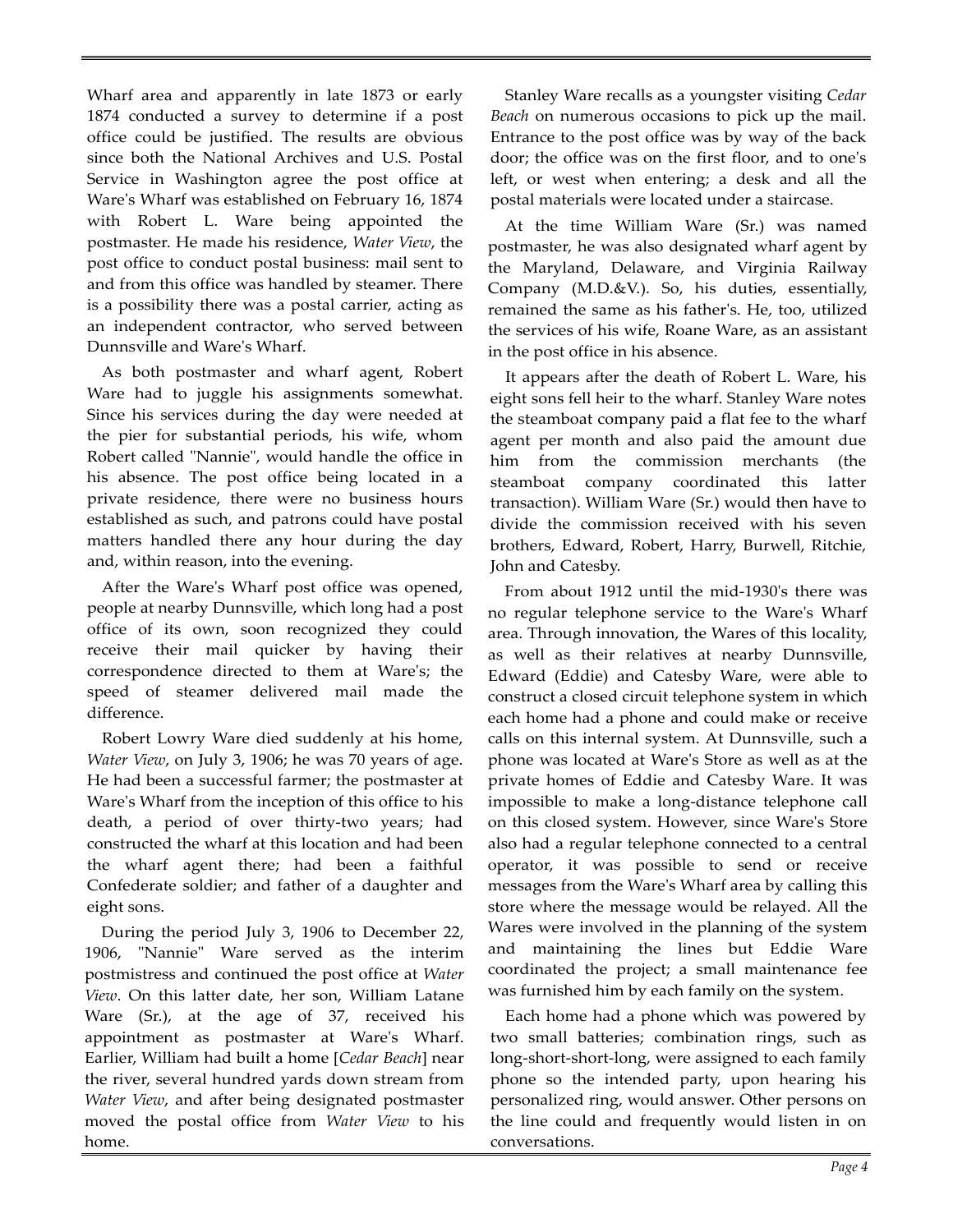This internal phone system reduced distances, as it were, to the area of the phone in oneʹs home, an important item in those days when travel was so slow and often difficult. Other benefits were derived from this phone system such as social, business and emergency calls. The system was discontinued when the regular phone service was provided to the Wareʹs Wharf area in the mid‐ 1930ʹs.

On September 29, 1919, the post office at Wareʹs Wharf was discontinued and moved to Dunnsville. William L. Ware, Sr. had been the postmaster at Wareʹs for a total of 13 years and the post office itself had been located here for a total of 45 straight years.

On May 1, 1920, Harry H. Ware first operated Ware's Ferry at Ware's Wharf, conveying people, cars, trucks, horses, mules, buggies and wagons across the Rappahannock to Wellfordʹs Wharf in Richmond County. Harry personally built the ferry landing at Wareʹs as well as the ferry boat, *Quick Time*; he later built a larger boat, *Zion*, which replaced the earlier one. Harry and his son, Stanley, were both licensed pilots and ran the ferry. The ferry was discontinued on February 16, 1927 with the opening of the Downing Bridge which spanned the Rappahannock from Tappahannock to Richmond County in the Northern Neck.

William Latane Ware, Sr. died November 21, 1924 and his son, William, Jr., who was a student at V.P.I., was called home to take over his fatherʹs duties as wharf agent. William Ware, Jr., would continue as wharf agent until steamboats discontinued their service on the Rappahannock in the mid‐1930ʹs.

In 1925, William Ware, Jr. and his uncle, Catesby Ware of Dunnsville, founded the Ware Oil Company as a distributorship for Texaco products. The wharf at Wareʹs was ideal because Texaco commodities could be delivered there by the companyʹs tankers. In the early days, however, Ware Oil had no storage tanks at the wharf so the tanker would deliver some products there in a unique manner: a number of oil drums would be lashed together and then floated into the shore. This method saved time and labor, eliminating handling cumbersome drums from the pier head. Later, several large storage tanks were constructed ashore along with connecting pipes from there to the pier head; this allowed the tankers to pump directly to these reservoirs.

Smith Y. Durham was a driver for this company for several years and in 1929 moved to Wareʹs Wharf to be close to his work and to provide a type of supervision. In 1931, William Ware sold his interest and at this time Smith bought into Ware Oil.

Two Texaco tankers from Norfolk, the *Richmond,* under Captain Overton, and the *Elizabeth City*, under Captain Gayle, continued to make deliveries at Wareʹs until about the middle of WW II when the threat of German submarine attack caused the company to discontinue this service. From then on, Ware Oil had to haul their products from the Texaco plant in Richmond. Catesby Ware died in 1959 and Smith Durham sold his interest in the company the same year. Ware Oil is now owned by the descendants of Catesby Ware. The office is located at Dunnsville.

The Wares of Wareʹs Wharf, over the years, have excelled in such diversified fields as farming, music, medicine, education, pilots of river boats and aircraft, law, engineering, accounting and public service. It has been said these Wares are so intrinsically tied to the Rappahannock they have salt water running through their veins. This being the case, add to this a substantial portion of pride coupled with a driving spirit in pursuit of excellence.

**Editor's Note:** *Our featured artist is Gigi Vranian. Gigi, who lives in Manakin-Sabot, VA, began painting*  when she was 10 years old, and hasn't stopped. She was a professional nurse until four years ago when she retired *to devote all of her time to her art. Having relatives in the area and visiting often, she has loved the beauty and history of Essex County for many years. Her recent body of work has evolved into a series of paintings concentrating on local marinas, lighthouses and locations like Ware's Wharf. Her primary medium is water color and she has displayed over a range of venues and locations throughout her career. She currently serves as President of the James River Art League. We wish to thank Gigi for her gracious permission to include one of her most familiar works in this issue of the Bulletin. Her love for the subject is reflected in her words, "My work is really a historical documentary of what was" in the history of Essex county.*